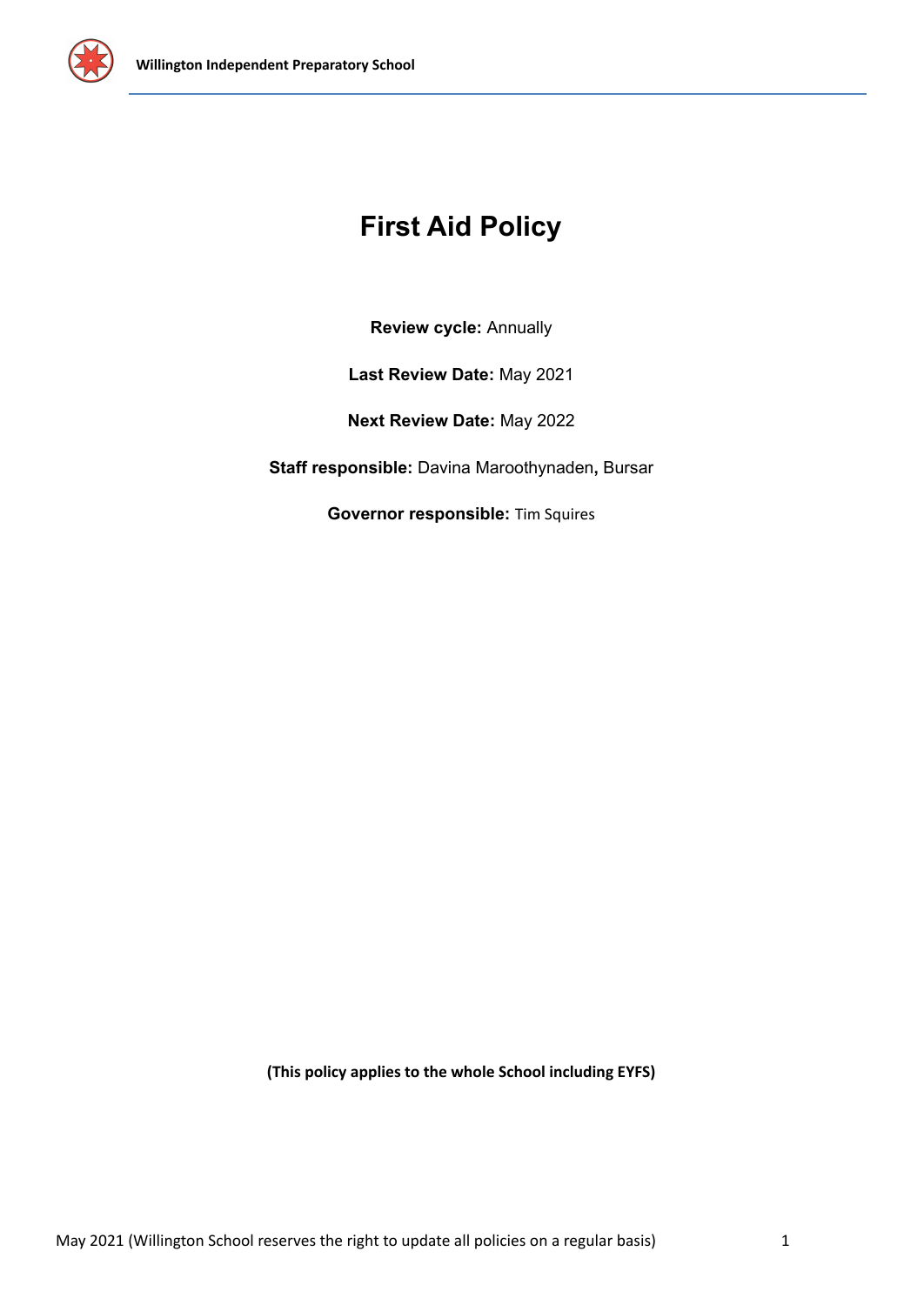

# **FIRST AID POLICY AND PROCEDURES**

This policy outlines Willington School's responsibility to provide adequate and appropriate First Aid to pupils, staff, parents and visitors and the procedures in place to meet that responsibility. First Aid is administered in a timely and competent manner by the effective implementation of this policy. This policy will be reviewed regularly.

# PERSONS RESPONSIBLE

1. Most staff members are trained in First Aid and should normally be able to deal with a minor injury.

2. Where the injury is more severe, the Matron should be consulted for a second opinion and to help with administration of First Aid. In an instance where a Matron is not available, a staff member with First Aid can be consulted. A list of current staff First Aiders is located in Matron's cupboard.

3. The following members of staff have current Paediatric First Aid Certificates: Debbie Hewitt (Matron), Aarti Jackson (Matron), Silvia Norris (EYFS), Marion Boyd (Nursery) and Zara Mahmoud (Nursery). The appointed persons for EYFS are Silvia Norris (EYFS) and Ghizal Hussain (EYFS).

# FIRST AID BOXES

- 4. First Aid Boxes are located at:
	- a. Main Office
	- b. Hall
	- c. Junior Playground
	- d. Senior Playground
	- e. After School Club
	- f. Reception Classroom
	- g. Thomas Franks Kitchen
	- h. Art Room
	- i. Staff Room Kitchen
	- j. Science Lab
	- k. Minibus
	- l. Drax Playing Fields
- A list of the contents that a box should contain is to be displayed inside each box.
- Spare supplies for replenishing boxes are provided by Matron.
- Matron is to check the boxes monthly or as needed to ensure that they are complete.
- The First Aid kits to be used on outings are held by Matron. They must be signed in and out so that the person responsible for them is always known and so they can be found easily when needed.
- For away sports games or at the school playing fields, the sports staff are responsible for administering First Aid and ensuring that their First Aid bags are fully stocked.

# FIRST AID ROOM

5. The school provides a separate First Aid room for medical treatment and care of children during school hours. This is a dedicated room with a sink, foldaway bed and First Aid supplies.

# RECORDING ACCIDENTS AND INJURIES TO CHILDREN

6. Accident, Incident and Nearmiss Form is found on the Staff Hub and the spreadsheet is held by the Matrons. Plasters can be administered for a graze or minor cuts without completing an accident form but for anything more than a small shallow cut, an accident form must be completed.

- 7. Use of accident forms:
- a. The person who administered First Aid and/or the teacher who witnessed the accident is responsible for completing the accident, incident and nearmiss form.

May 2021 (Willington School reserves the right to update all policies on a regular basis) 2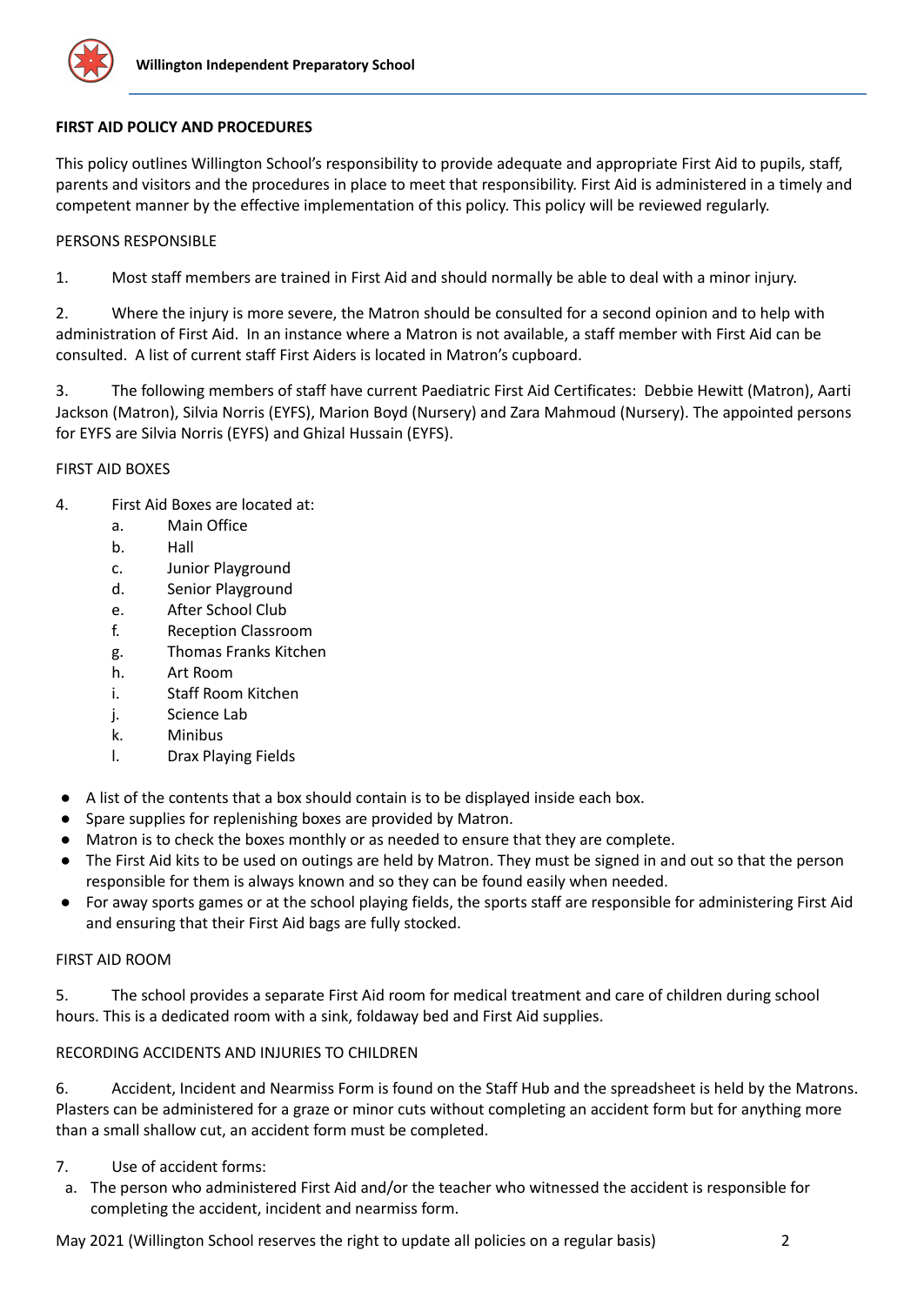

- b. Name of Pupil, Form, Date, Time, Location and Details of Accident must all be included on the Accident Form.
- c. It must be printed, signed and a copy made by the Matron.
- d. The original is to be given to the parent(s) for their signature.
- e. The slip signed by the parent is to be stapled to the copy of the form, filed by Matron and logged into the system.

8. If a child has a head or face injury, please inform one of the Matrons who will inform the next of kin. A Head Injury form must be stapled to the accident form and a Head Bump sticker put on the child's clothes so that members of staff are aware that they need to keep an eye on the child. In the event of a bump to the head without sign of injury, members of staff should err on the side of caution.

# COLD PACKS

9. Disposable Cold packs are held by Matron with spares in the First Aid Room.

# **MEDICINES**

10. Medicines should be given to children **only** when permission has been given by a parent or guardian of the child. These may be medicines sent in by the parent **or** if a parent requires, we hold a stock of Paracetamol, Ibuprofen and Antihistamines in the School. Again, the parent should **always** be contacted first.

- Medicines are to be kept by Matron in a locked medicine cupboard or fridge.
- All cases where medicines have been given to a child should be recorded on the sheet located where the medicines are kept.
- Details of permission given by parents are to be held in the child's file in the School Office.

# INHALERS, EPIPENS AND ANTIHISTAMINES

11. Epipens, Inhalers and/or antihistamines are to be clearly labelled with the name of the pupil and are kept with the pupils' teacher or in the matron's cupboard. They are available for the pupils at all times. At such times when the children go to another classroom or off site, inhalers and Epipens are to be taken with the child and are the responsibility of the key worker. Each pupil has a clearly labelled emergency bag in Matron's cupboard complete with the pupils' photograph, containing full instructions on when and how to administer the medicines. Details of specific pupil allergies are located in a dedicated folder in Matron's Cupboard.

12. Parents are responsible for replacing medication when it expires.

# STAFF TAKING MEDICATION

13. Staff must seek medical advice if they are taking medication which may affect their ability to care for children. Any staff medication brought into the school must be securely stored at all times and is the responsibility of the staff member.

# DEALING WITH MORE SERIOUS ACCIDENTS

14. For more serious accidents (other than minor cuts and abrasions), the pupil may need to be sent to hospital. Parents are immediately contacted and informed of the situation. If the parents are unable to take the pupil to the hospital, an ambulance will be called. A member of staff will accompany the child to the hospital and will stay with the child until the parent arrives.

# 15. **Parents should be:**

- a. Given the name of the hospital to which their child has been taken;
- b. Asked to attend the hospital as a matter of urgency;
- c. Reassured to prevent parental distress and another possible accident as they travel to the hospital.

# 16. **Pupils must be sent to hospital immediately by ambulance in cases of:**

- a. Any head injuries and wounds needing stitches;
- b. All suspected fractures;

May 2021 (Willington School reserves the right to update all policies on a regular basis) 3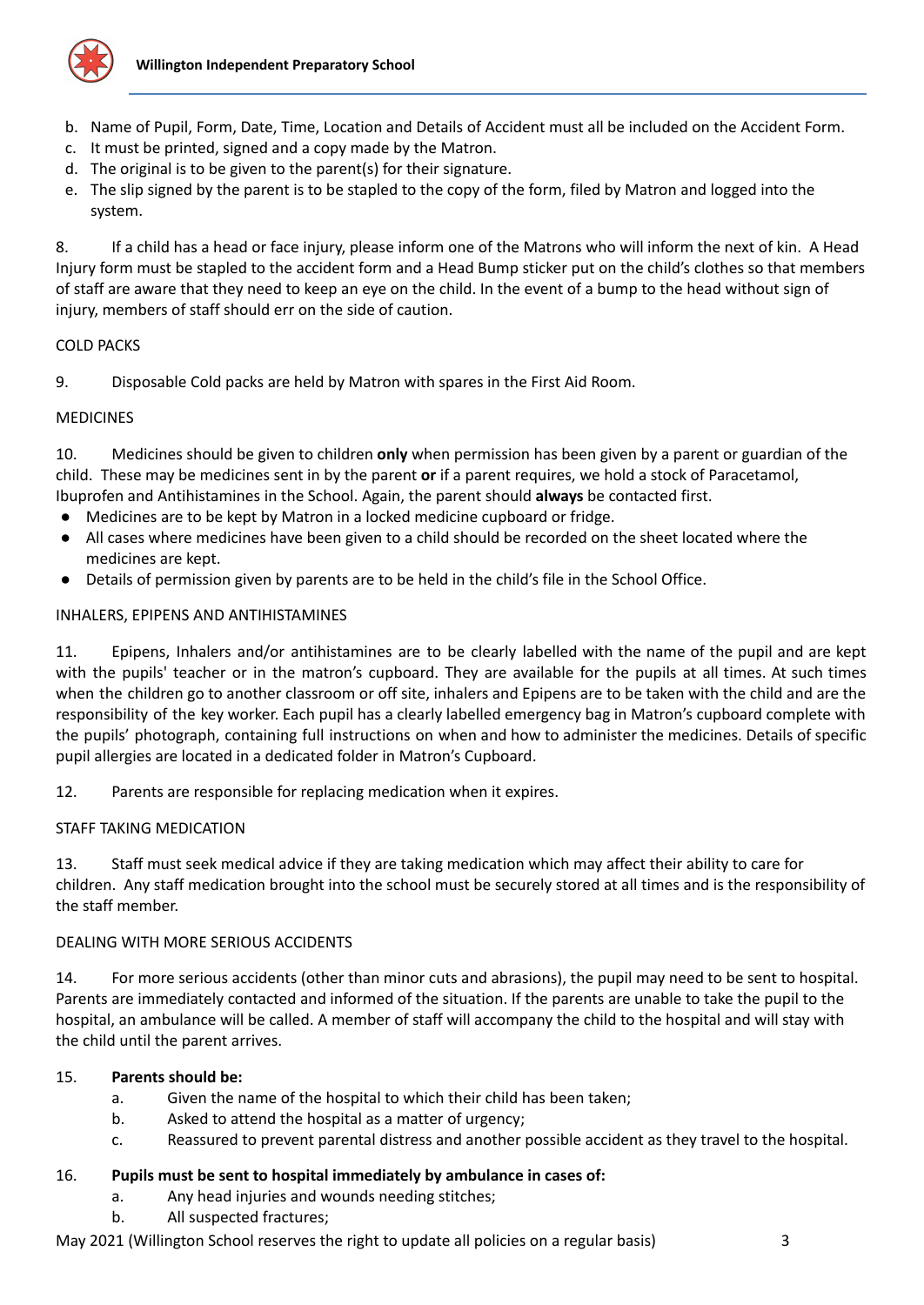

c. If there has been any amount of unconsciousness even for a few seconds.

#### 17. **Blood and Body Fluid Spills Procedure:**

- a. The immediate area should be cleared of all people and the Site Manager contacted.
- b. If necessary and safe to do so, the casualty should be escorted to the First Aid room.
- c. Anybody handling the casualty should wear protective clothing, i.e. gloves, mask and apron.
- d. During accidents and injuries, disposable gloves should be worn and can be found in all first aid kits.
- e. All bleeding wounds should be covered with a sterile dressing found in each first aid kit.

f. Any surface upon which a bodily fluid has spilled should be cleaned, disinfected and dried

#### thoroughly.

18. Further guidance on hygiene control in schools, and on steps to be taken in addressing a range of medical conditions and communicable diseases, can be found on the HPA website at [www.hpa.org.uk](http://www.hpa.org.uk)

#### REPORTING WORK RELATED ACCIDENTS

19. In addition to completing accident forms for anything more than a shallow cut, certain work related incidents affecting employees or members of the public must be reported to (RIDDOR), Reporting of Injuries, Diseases and Dangerous Occurrence Regulations 1995.

#### RECORD KEEPING

20. We must keep a record of any reportable injury, disease or dangerous occurrence. This must include:

- a. The date, time and place of the event
- b. Personal details of those involved
- c. A brief description of the nature of the event or disease

21. These details are, within 24 hours of the incident, to be recorded in the Accident Book (held by the Duty Matron) and reported to the Bursar (who is responsible for coordinating reports to the HSE).

#### 22. **The following incidents must be reported immediately by telephone to the HSE:**

- a. A death or major injury, such as fracture of a bone (other than to the thumbs, fingers or toes),
- b. A dangerous occurrence (e.g. the collapse of a lift) resulting from a work activity,
- c. An injury to an employee resulting in admission to hospital for more than 24 hours,
- d. An accident connected with work where a member of the public (including pupils) is killed or taken to hospital for treatment (for other than minor injuries such as thumbs, fingers or toes).

#### 23. **The following incidents must be reported to the HSE within ten days:**

a. An accident resulting in a member of staff being off work or unable to do their normal work for more than 3 days

- b. A case of a specified occupational disease certified by a doctor.
- 24. Such accidents or incidents need to be reported by telephone or online to:

| Telephone: 0845 300 9923  |
|---------------------------|
| Fax: 0845 300 9924        |
| Email: riddor@natbrit.com |
|                           |

Or on-line (<https://www.hse.gov.uk/riddor/report.htm#online>)

#### See also

•RIDDOR Explained

May 2021 (Willington School reserves the right to update all policies on a regular basis) 4